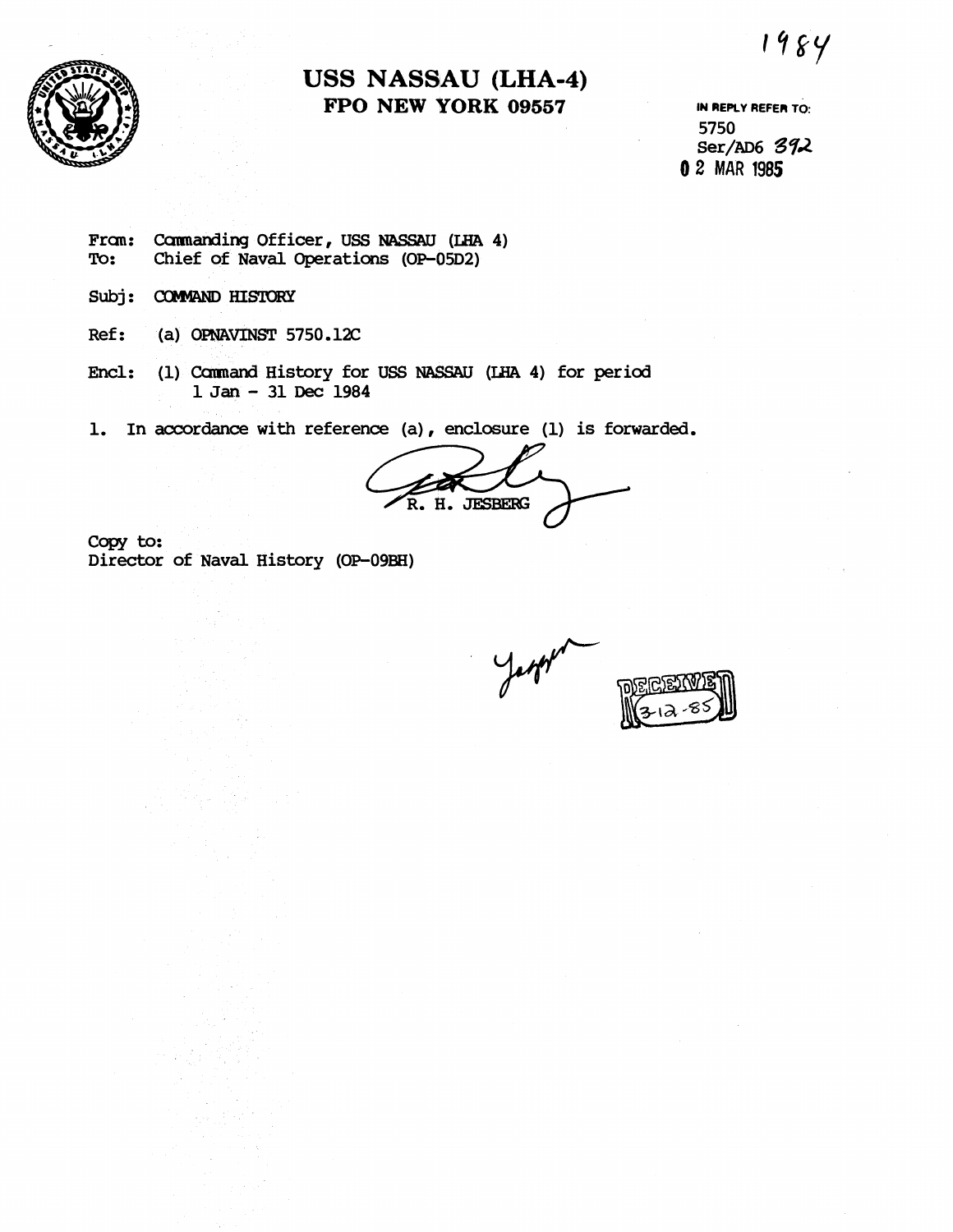## COMMAND HISTORY OF USS NASSAU (LHA 4) - 1 JANUARY THROUGH 31 DECEMBER 1984

US NASSAU began 1984 with more than two weeks of preparations for deploying to the Mediterranean. The Ship got underway from its homeport of Norfolk, VA, on 3 January for Mediterranean Amphibious Ready Group **(MARG)** 2-84 workups and conducted an munition oriload on 6 January. NASSAU enbarked units of the 24th Marine Amphibious Unit **(MAU)** 24 at Onslow Bay/lwrehead City, **NC** on 10 January. The Marines were landed ashore at Onslow Bay during an anphibious assault exercise on 18 January as part of the workups. NASSAU returned to Norfolk on 19 January.

On **U** February, NASSAU began a 194-day deployment when she departed Norfolk for Morehead City. Three days later, NASSAU enbarked nearly 1000 Marines from 24 MAU and its component units -- Marine Medium Helicopter Squadron (HMM) 263, Marine Battalion Landing Team (BLT) 3/8 and Marine Service Support Group (MSSG) 26. Also embarked in Nassau were Amphibious Squadron Six, Surgical Tean Ten and elements of Beach Group Two and Tactical Squadron 21.

En route to the Mediterranean, NASSAU participated in two exercises, United Effort '84 and Teamwork '84. United Effort, which took place from 18 February to 5 March, was a **NATO** Atlantic transit exercise that simulated wartime conditions and included units from the U.S., Canadian and British navies.

Exercise Teanwork, which took pliace £ran 28 February to 22 March, overlapped United Effort and included a live firing exercise off Cape Wrath, Scotland, on 7 March. The live firing exercise took place after NASSAU transited the Irish Sea on her way to the fjords of northern Norway. On 12 March, NASSAU launched landing craft and helicopters loaded with Marines for a rehearsal landing in Trondheim Fjord. Two days later, NASSAU crossed the Arctic Circle and the majority of Navy men and Marines aboard had their noses painted blue in the time-honored blue nose ceranony.

On 16 March NASSAU took part in the D-Day assault in Malangen Fjord, along with 150 ships and 300 aircraft £ran the United States and other NATO nations, in one of the largest anphibious aperations ever conducted at that latitude -150 miles north of the Arctic Circle. NASSAU backloaded the Marines and their equipnent on 22 March, ending Teanwork '84.

NASSAU then transited the North Sea on a storm evasion course and passed through the English Channel en route to Rota, Spain, arriving 30 March. On 1 April, NASSAU in-chopped to the Mediterranean, changing £ran Second Fleet to Sixth Fleet operational control. The ship set readiness condition three watch on 4 April and on 7 April arrived on-station off the coast of Beirut, Lebanon. NASSAU served as flagship for the three-ship **MAFG** 2-84 during the deployment, after relieving US GUAM (LPH **9),** flagship for the five-ship **MARG** 1-84. Fran 7-9 April, 115 Marines £ran **MAX3** 2-84 were deployed ashore in Beirut as part of the enbassyls external security.

On 12 May, NASSAU enbarked a detaclment £ran Helicopter Ccnbat Support Squadron Four. The Black Stallions of HC-4 carried priority cargo, passengers and mail for NASSAU and other units of MARG 2-84 during the remainder of the deployment. During the deployment, NASSAU recorded more than 7,900 helicopter landings on her flight deck and moved 6,000 passengers and 350 tons of mail and priority cargo.